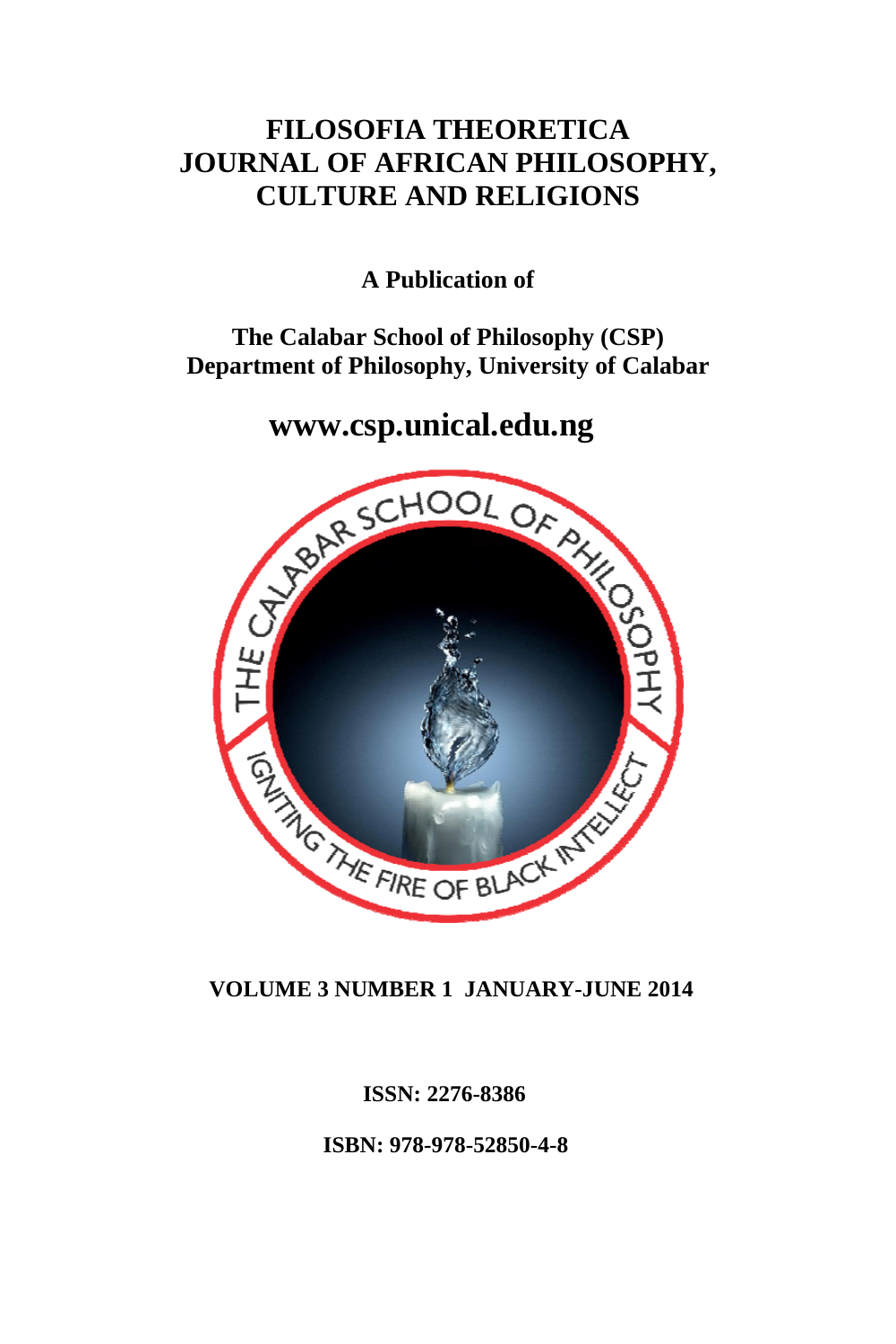# **Editorial Board**

Dr. Jonathan O. Chimakonam Editor-in- Chief Professor Godfrey Ozumba Assoc. editor I Dr. Mesembe I. Edet Assoc. editor II Dr. Mulumba Obiajulu Managing Editor Sunny Nzie Agu Secretary Dr. Oduora O. Asuo Member Lucky U. Ogbonnaya Editorial Assistant Aniyom Grace Computer/Typeset Segun Samuel Graphics

# **Editorial Consultants**

Professor Andrew Uduigwomen University of Calabar Professor Udobata Onunwa<br>
University of Birmingham UK Professor Edward Nelson Princeton University USA Professor Innocent Asouzu University of Calabar Professor Udo Etuk University of Uyo Professor Emmanuel Ezedinachi University of Calabar Professor Stephen Egarievwe Alabama A&M University USA Professor Dorothy Olu-Jacob University of Calabar Assoc. Prof. Kyrian Ojong University of Calabar Assoc. Prof. Uduma O Uduma Ebonyi State University Dr. Asira E Asira University of Calabar

**Filosofia Theoretica: Journal of African Philosophy, Culture and Religions is a publication of the Calabar School of Philosophy. It publishes biennially, January-June and July-December. Manuscripts are to be submitted electronically to** filosofiatheoretica@gmail.com

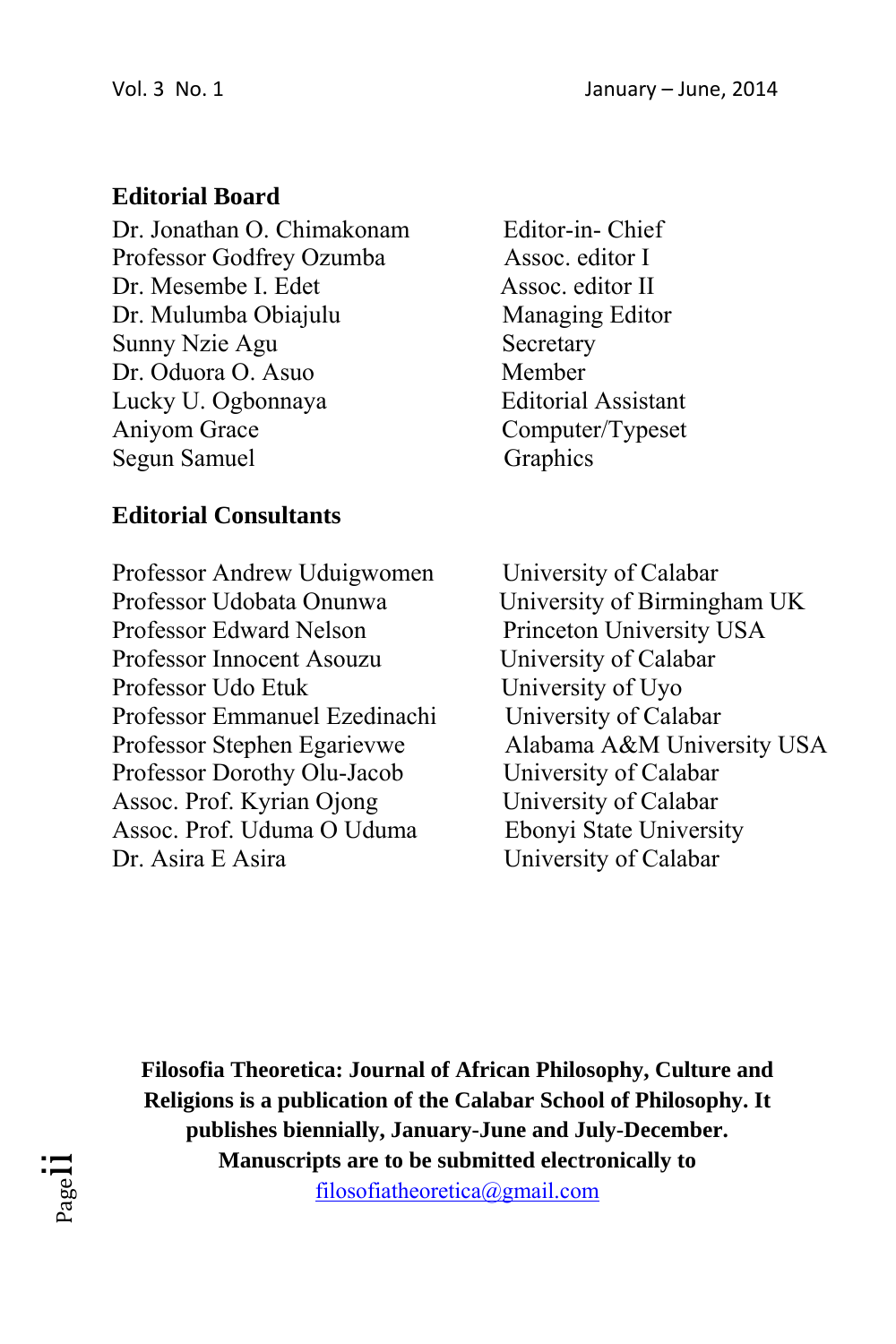## **Note to Contributors:**

General Information: Filosofia Theoretica Journal of African Philosophy, Culture and Religions is dedicated to the publication of astute academic research in African Philosophy, Culture, History, Art, Literature, Science, Education and Religions, etc. The articles submitted to Filosofia Theoretica must be presented in defensive style i.e. defending or promoting some theses and review of books are also covered within the standard range of this journal. The journal has a vision to put Africa and African intellectuals on the global map. However, this does not imply that non-Africans cannot submit articles for consideration insofar as the title fall within the focus of the journal.

**Submission Requirements:** All manuscripts must be original (hence, not under consideration anywhere) and submitted to the editor in MS word format via e-mail: filosofiatheoretica@gmail.com. The entire work can range from 2000 to 6000 words maximum excluding citations with a concise title and a 150 word abstract. Authors are not to place page numbers or paper title (on each page) on the manuscript; we no longer accept endnotes and footnotes. Articles (or parts of articles) in languages other than English will no longer be considered. All submissions must list the author's current affiliation and contact points (location, e-mail address, etc.). In regards to style the Calabar School of Philosophy Documentation Style which is downloadable from the journal's site is the only acceptable reference style. Camera ready manuscripts will receive first preference in the publishing cycle. Any manuscript not well proof read will not be considered for review. All manuscripts are peerreviewed and those considered acceptable by the editors will be published after recommended corrections free of any charges as quality and originality are the ONLY conditions for publishing essays in this journal.

## **Aim**:

FILOSOFIA THEORETICA was founded by Jonathan O. Chimakonam in May 2010 and the aim is to make it a world class academic journal with a global brand that would thrive on standard, quality and originality. It is published twice a year with maximum of ten (10) articles including book review on each volume.

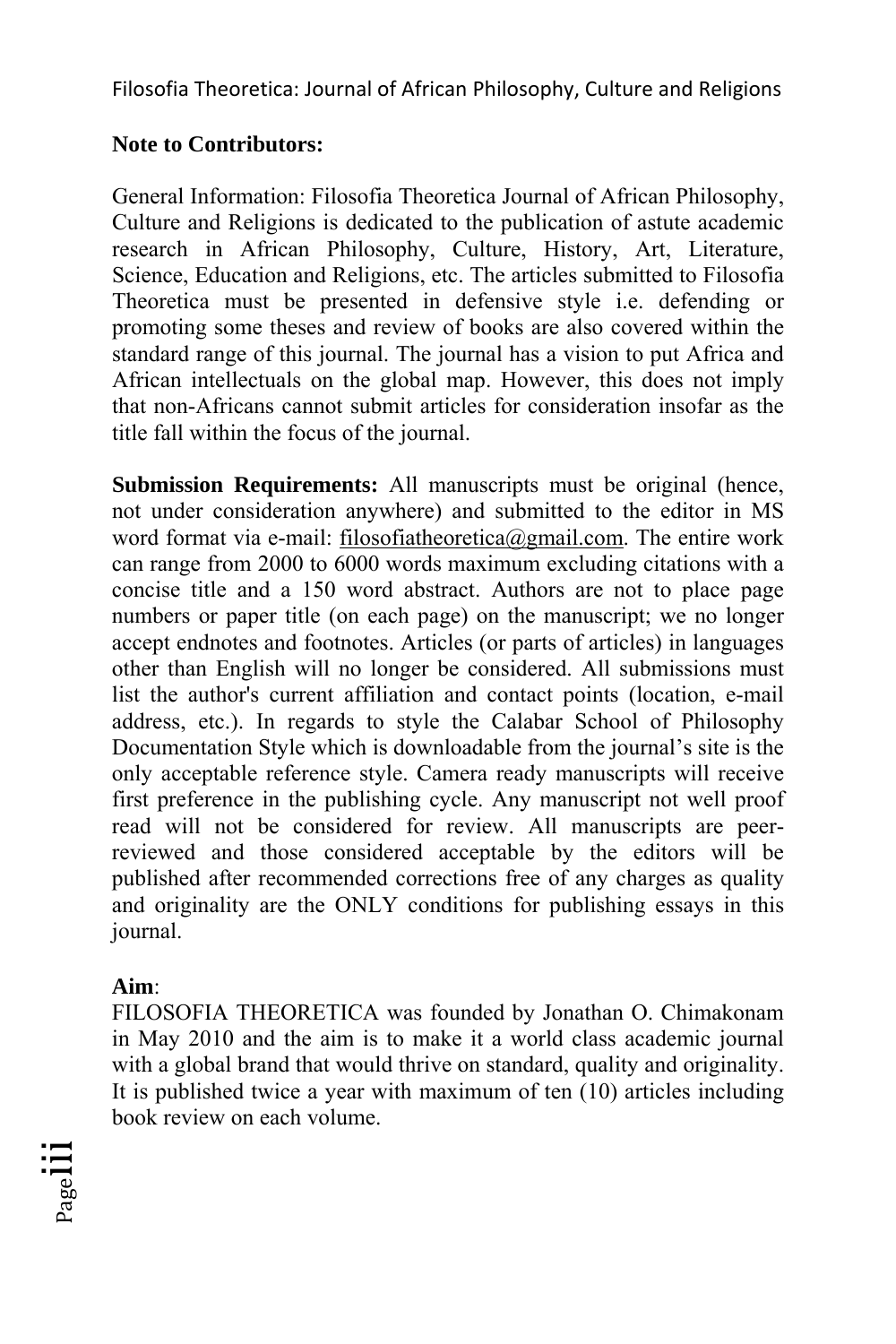### **Review Process:**

Generally, Editors should be able to reach a decision including recommending corrections if any or acceptance of any paper within three months of receipt which is communicated to the author subsequently. Authors are therefore advised to avoid needless correspondences. Also, Editors are not committed to the views expressed in articles. Contributors may receive one copy of the journal free of charge but additional copies may be obtained at the normal price. Copyright to articles published in the journal shall remain vested with the journal. All correspondences including subscription, copyright and sponsorship to the Editor via: filosofiatheoretica@gmail.com.

#### **Important Notice:**

Filosofia Theoretica: Journal of African Philosophy, Culture and Religions, previously published by Graduate Research Unit (GRU) and Congress on African Philosophy and Religions (CAPAR) and edited originally by Prof. G. O. Ozumba, is now published by the Calabar School of Philosophy (CSP) as its official journal and edited by Dr. Jonathan Okeke Chimakonam. The site is also moving from www.platojournal.com and www.africanphilcongress.com to the university-based site www.csp.unical.edu.ng. The editorial board has also been shuffled to make way for improved service. Every other thing about the journal remains the same. Thanks------Editor

#### **Contact:**

C/O, Editor Filosofia Theoretica: Journal of African Philosophy, Culture and Religion, The Calabar School of Philosophy, Department of Philosophy, University of Calabar, Calabar. PO BOX 3684, Cross River State, Nigeria. Telephone: +234-7035254923 E-mail: filosofiatheoretica@gmail.com

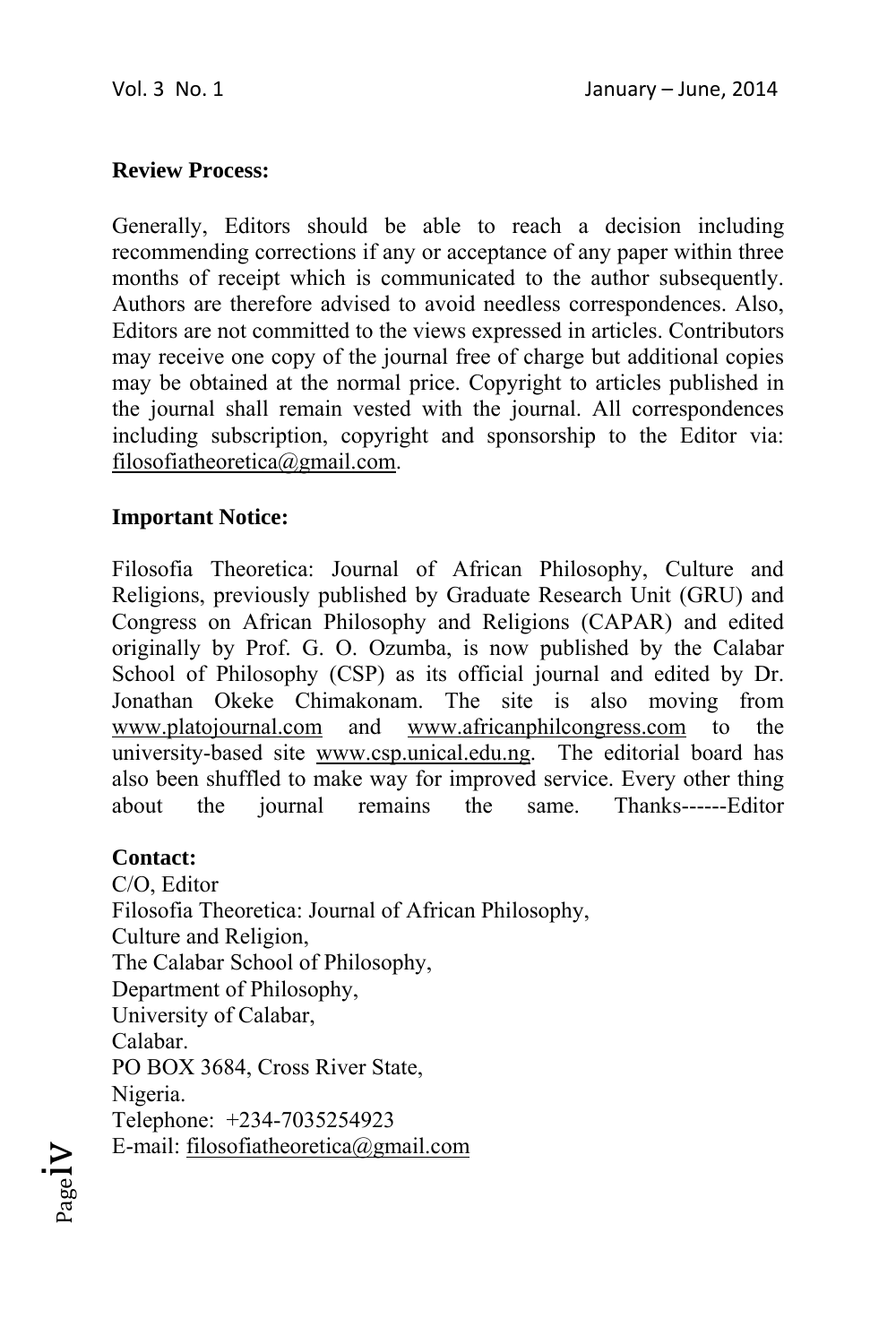# **Editorial**

Page  $\geq$ 

In this Volume 3 number 1, we present yet again, diverse and original topics in different areas of African studies which include prominently issues in African philosophy, culture and religions. As we continue to develop, propagate and promote a new phase of African philosophy, culture, history and religions where creative originality perfectly blends with established traditional and modern resources, the frontiers of our knowledge are extended in many useful ways. In keeping with our vision and reputation as the most original academic journal in African philosophy and studies from the continent of Africa, we present a cache of interesting essays for the researchers, students, teachers and general readers.

Chimakonam seeks to break yet another ice with his novel thought on interrogatory theory. In it he presents institutions as social structures or the building blocks of the society. The precolonial African social structures were replaced with colonial ones that are hardly compatible and have been easily distorted to retard the progress of postcolonial African societies. Interrogatory theory prescribes a three-mode of interrogation geared toward social reconstructions. Any scholar that loves critical theory would find this essay novel and refreshing especially for the African experience.

From Adekunle Ajasin University, Benson Igboin writes about African religioue discourse on names and identity. African names he argues are not philosophical rhetoric, but they are believed to convey deep intrinsic significance for the bearer and the community as a whole. He also argues that African names evaluate nature, essence as well as provide a string of relationship between the living and the dead. His essay argues that though African names function thus much, the various incursions into Africa have continued to vitrify their context, nature and continuum. Through the gristmill of religious interpretive framework, he further argues that if this trend remains unabated, African names as part of African religious cultural value or heritage would in no distant time ebb into oblivion. This essay provides that sort of rock-bottom excavation of African cultural and religious practices. A must read for scholars in African culture and religion.

In his essay on ethnocentric bias in African philosophy, Ezeugwu employs Asouzu's ibuanyidanda ontology to x-ray various manifestations of ethnocentrism in philosophy. He is of the view that it is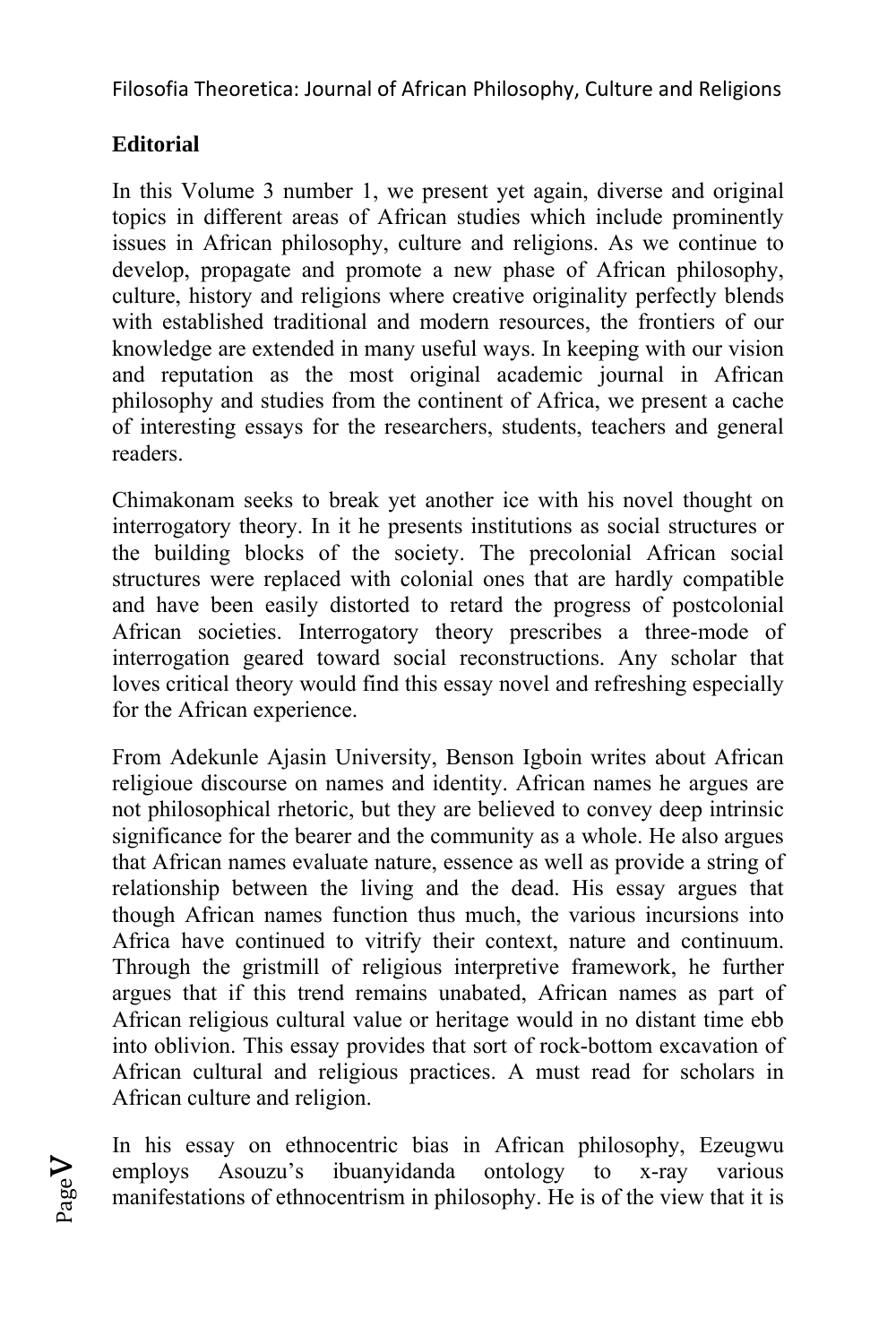not bad for the Africans to defend their philosophy and their origin, as against the claims and positions of the few African thinkers, who do not believe that African philosophy exists, and a great number of the Westerners, who see nothing meaningful in their thoughts and ideas, but in doing so, Ezeugwu observes that the proponents of African philosophy became biased and elevated their philosophy and relegated other philosophies to the background. Thus he extrapolates that the charge of ethnocentrism against those who deny African philosophy can also be extended to those African philosophers who in a bid to affirm African philosophy commit the discipline to strong ethnic reduction. If you enjoy philosophical animadversions, this is perhaps an essay you would find insightful.

Peter Bisong in his essay engages J. O. Chimakonam on his bodily theory of personal identity. Personal identity for him correctly resides in the consciousness and not in the body as Chimakonam theorizes. A splendid intellectual encounter, Bisong took on Chimakonam's essay published in the first volume of this journal pound for pound. Students and scholars of philosophy especially those in philosophy of mind would find this essay entertaining and richly informative.

From the University of Witwatersrand South Africa, Edwin Etieyibo tinkers with the mercurial topic of postmodernism and African philosophy. He articulates the central direction that postmodern thinking or philosophy (or postmodernism or postmodernity) takes. Then he presents a brief sketch of African philosophy, focusing mostly on some aspects of African ethics. From there he gestures towards the view that while postmodern thinking seems to suggest that African philosophy is a legitimate narrative or "language game" it could be argued that given its central ideas and doctrines African philosophy may be open to some of the worries facing modern thinking (or modernism or modernity). This essay is a perfect example of philosophical rigor that throws a new light on the subject of African philosophy. Indeed, philosophers of various persuasions would find it very interesting.

Olúkáyòdé Adésuyì writes on the relevance of culture in the formulation of African philosophy. Culture cannot be wished away in articulating any philosophical tradition. He explains that culture is an all encompassing phenomenon and that it serves as a relevant source for the discussion on African philosophy. He uses functionalism and structuralism as theories that could be used to understand African philosophy and culture. This essay challenges those who describe African philosophy as

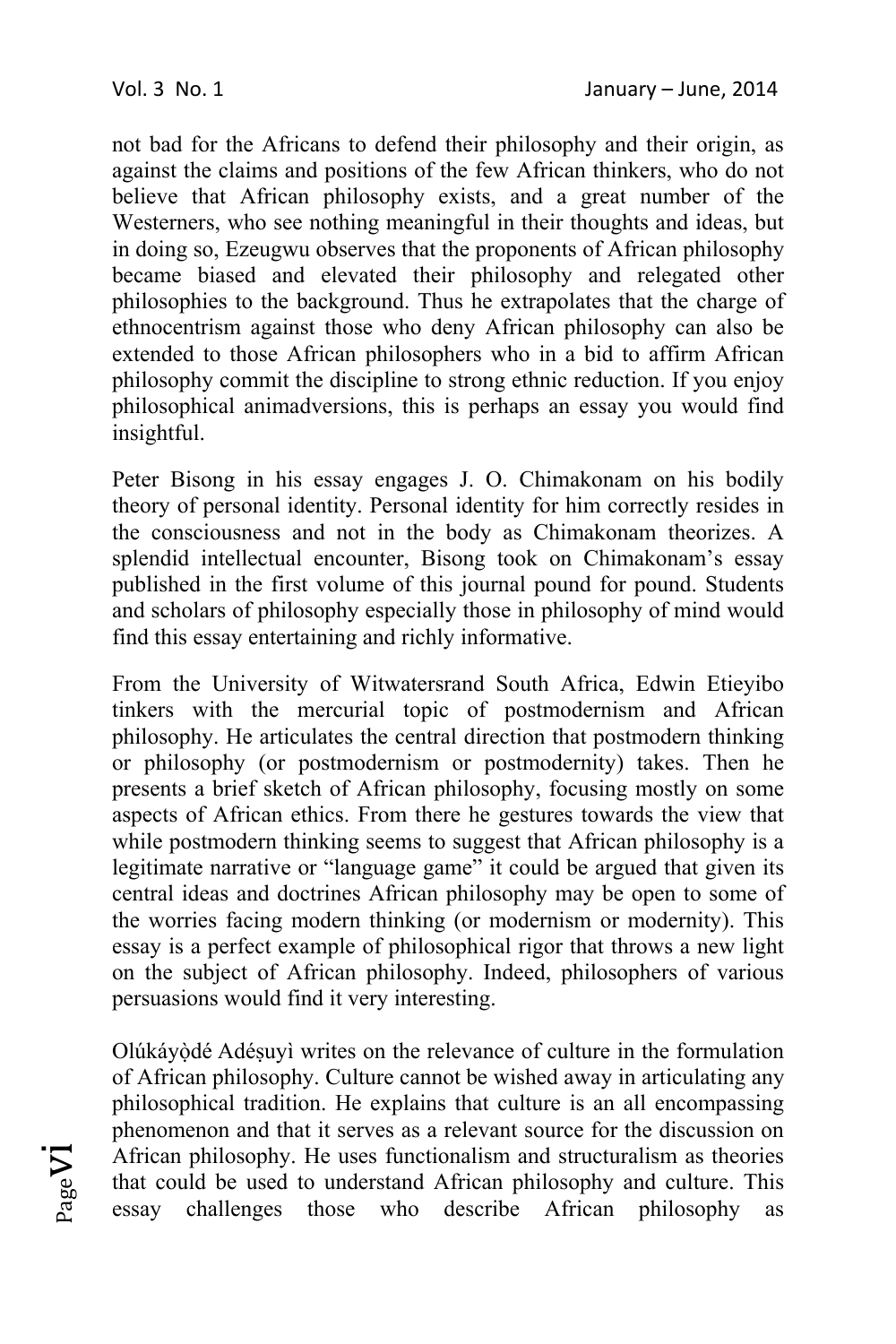ethnophilosophy or cultural philosophy by establishing the inevitable role which culture has to play in the formulation of any philosophical tradition. It is an exciting piece.

Fainos Mangena writes from the University of Zimbabwe in Southern Africa. He writes in defense of ethno-philosophy and in response to Kanu's eclecticism published in the Volume 2 Number 1 of this journal. He is of the opinion that as Africans of Black extraction, we were doing a disservice to our very own philosophy which they call Ethnophilosophy. For many years African philosophy has not been taken seriously by both African Philosophers and Western Philosophers alike. For him, African philosophy has been disparaged and downgraded for failing to have, among other things, a coherent system of thought and a method that can be applied across all the cultures of this world. He argues that philosophy needs not to have a method that is applicable across cultures in order to be a philosophy that is worth celebrating. He urges that the current generation of African philosophers should develop a logic on which African philosophy should sit instead of "running away from their burning house only to seek refuge next door." This essay represents a radical and audacious defense of a thought model many wish to flee from. A must read for all the cowards and heroes of African discourse.

Lucky Ogbonnaya in discussing the question of being in African philosophy is of the view that the question of being is not only a problem in Western philosophy but also in African philosophy. He posits that being is that which is and has both abstract and concrete aspect. He arrives at this conclusion by critically analyzing and evaluating the views of some key African philosophers with respect to being. From these, he discovers that the way that these African philosophers have postulated the idea of being is in the same manner like their Western philosophers whom they tried to criticize. He synthesizes a notion of being that leans heavily on Asouzu's *ibuanyidanda* ontology which does not bifurcate or polarize being, but harmonizes entities or realities that seem to be contrary or opposing in being. Whoever wants a refreshing introduction to African ontology would find Ogbonnaya's essay an important research resource.

Writing from Ebonyi State University, Uduma Oji addresses the controversial question of the "Africanness" of a philosophy. For him, the African question in African philosophy is enigmatic because of the

Pagevii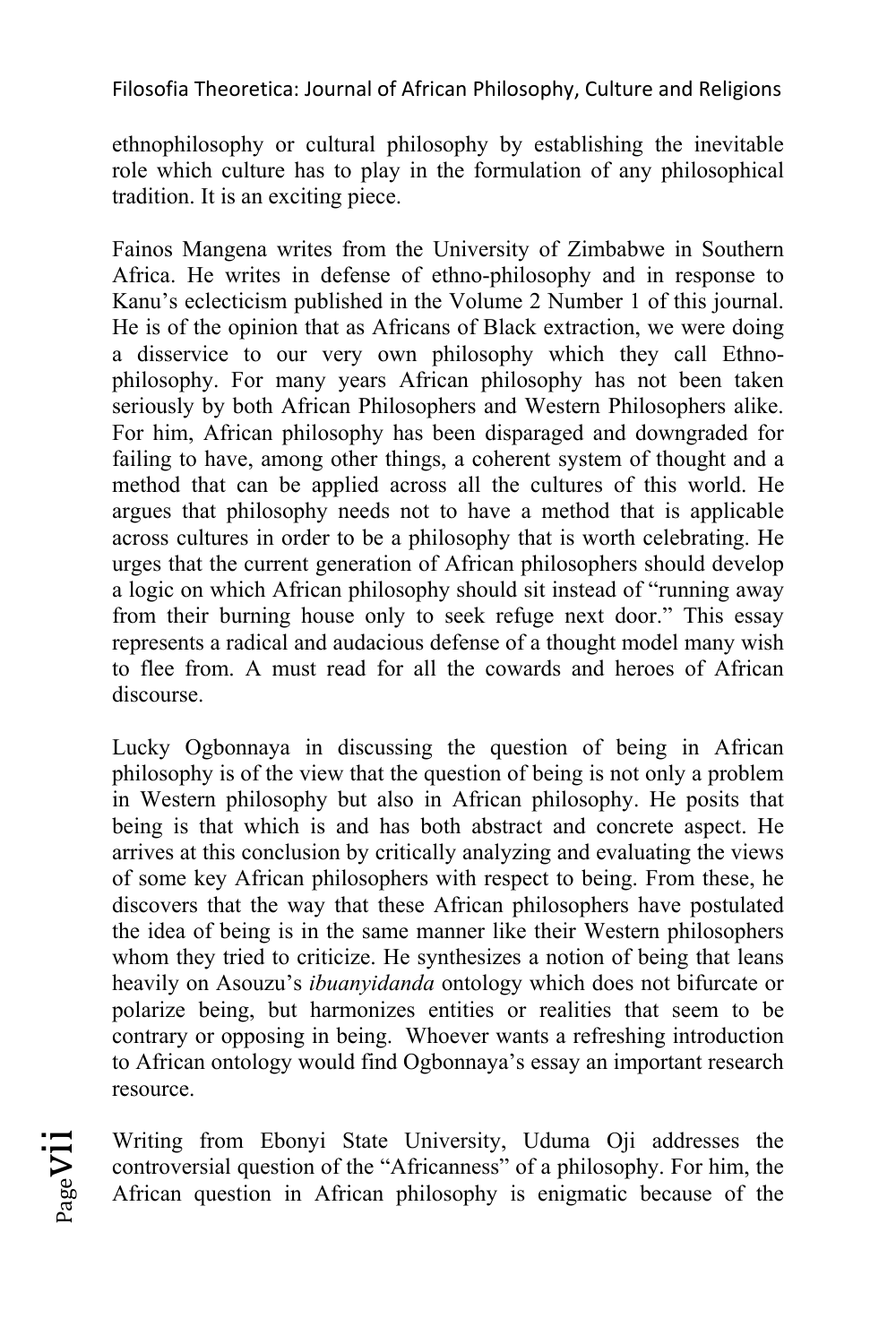intentional attempt to rationalize Africans out of humanity. Eurocentric scholars and missionaries mutilated history and concocted a false image of Africans which they presented as the substantive African identity. Following this, a search for the criterion of African philosophy seems to have been made unavoidable by this turn of events. But this is not without some problems. This is because such a criterion will restrict the scope of African philosophy to a given epoch. In this sense, African philosophy will be concerned with only a part of the African historical experience. Therefore, he argues that given the comprehensive nature of philosophy, we must be inclined to the persuasion that a criterion for the Africanness of a philosophy ought to be derived from the totality of the African experience. This is perhaps one of the most troublesome issues in the formulation of the African philosophical tradition. Uduma handles that with great insight and clarity. Every philosopher whether African or non-African needs to read this essay.

In concluding this issue, Mesembe Edet presents an elegant review of an ice-breaking work by Godfrey Ozumba and Jonathan Chimakonam entitled [Njikoka Amaka: Further Discussions on the Philosophy of Integrative Humanism, (A Contribution to African and Intercultural Philosophy). Mesembe highlights the importance of system building if African philosophy is to develop and very cheeringly points to the fact that the authors of the work Godfrey O. Ozumba and Jonathan O. Chimakonam seeks to consolidate the African philosophic conversation in respect of system-building within the context of the philosophy of Integrative Humanism, a trend or tradition which has emerged from the Calabar School of Philosophy (CSP) and has become quite popular and dominant in contemporary African philosophy. He describes the work as the magnum opus of Integrative Humanism, pointing out the philosophical depth and intercultural philosophic value of the work. Whoever wants to read a comprehensive summary of the book has to read this elegant review that says it all.

As a certain African proverb admonishes "do not drink raffia wine because palm wine is on the way", which simply suggests that what lies ahead is greater, we enjoin our dedicated readers who enjoyed the elegance of the previous issues to savor the brilliance of this current issue. It is our aim to continue providing the platform for present generation of Africa's intellectuals to chart a new course for African philosophy, history, culture and religions. We applaud all the scholars who use our journal's platform to lend their voices to the future of Africa. They are the champions of our time and the makers of the new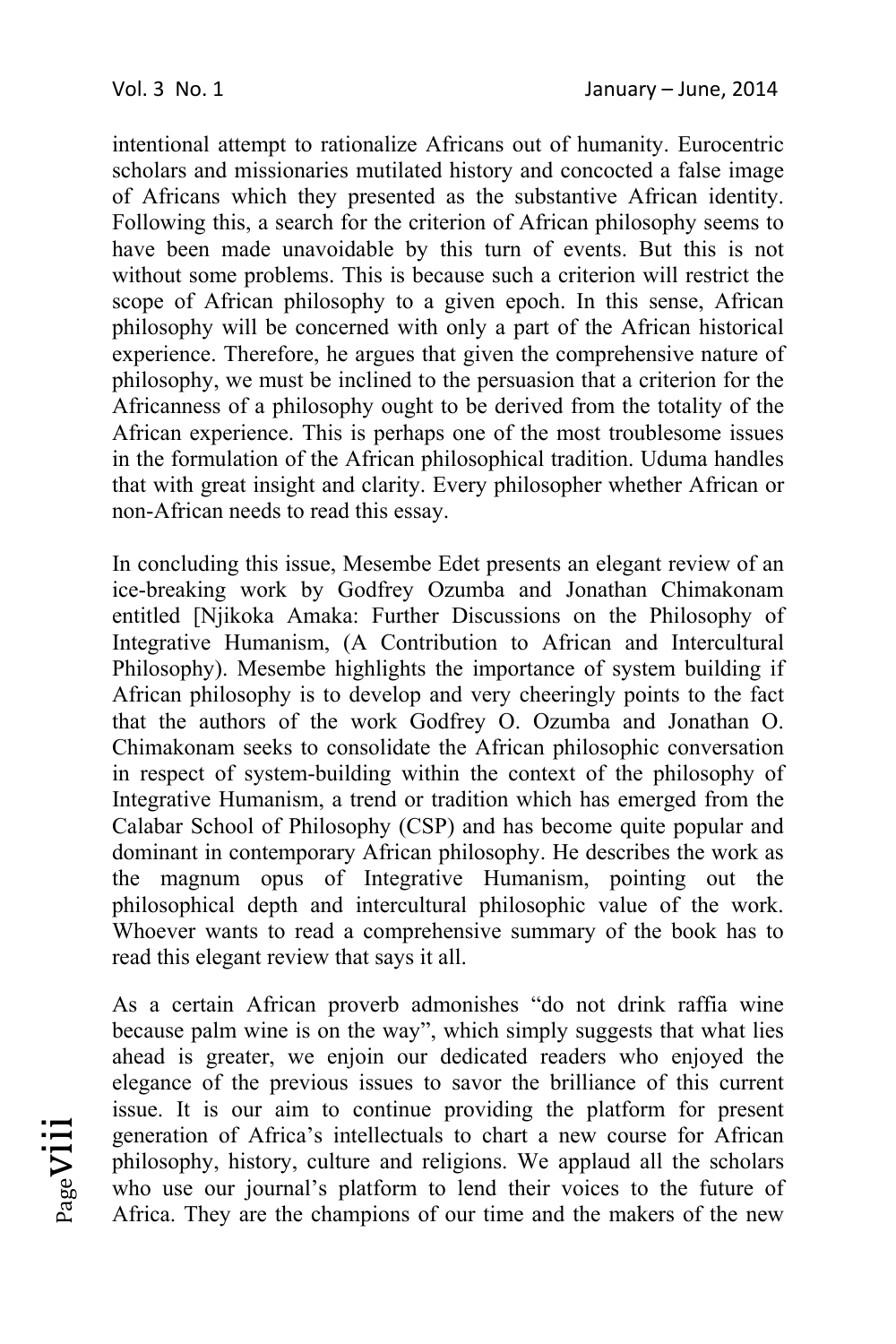Africa. Through the creativity in their pens, they seek to inaugurate a better and progressive Africa. *Hakuna Matata!*  **Editor -in- Chief** 

Pageix